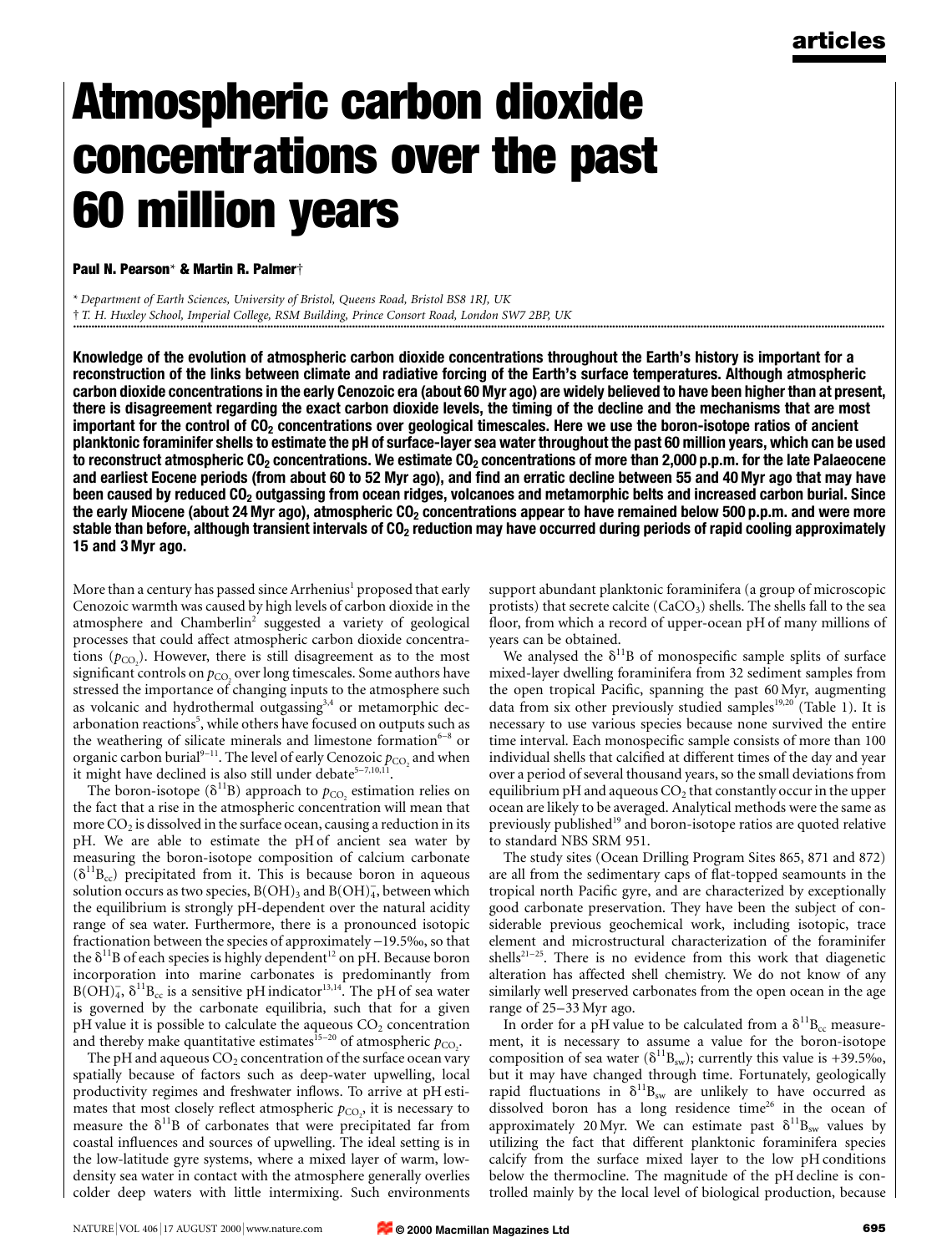## articles

more productive locations have a greater flux of sinking organic particles, which oxidize in the water column, reducing pH at depth. Although there is good evidence that the sites we analysed were always oligotrophic (with a maximum apparent oxygen utilization between 50 and  $150 \mu M kg^{-1}$ ), in six previously studied time windows in the Cenozoic we have observed substantial differences in the  $\delta^{11}B_{cc}$  differential between surface and deep planktonic environments<sup>19,20</sup>. As we have argued<sup>20</sup>, such differences can be explained as having been caused by variation in  $\delta^{11}B_{sw}$ . Hence, we use the value of the  $\delta^{11}B_{cc}$  differential to model  $\delta^{11}B_{sw}$  for each time window and interpolate  $\delta^{11}B_{sw}$  values for the other samples (Table 1).

Changes in sea surface temperature (SST) also affect pH and  $p_{CO_2}$ estimates because the boric acid and carbonate equilibria are temperature dependent. However, oxygen isotopic studies have shown that the tropical SST has remained surprisingly constant through the Cenozoic despite pronounced cooling in the high latitudes<sup>27</sup>. We have assumed a SST of  $27^{\circ}$ C for all our samples.

The  $\delta^{11}B$  of surface-dwelling foraminifera may not provide a good estimate of pH in the mixed layer if the microenvironment of the foraminifer cell has a distinctive pH because of photosynthesis by algal symbionts. A symbiont "vital effect" on  $\delta^{11}B_{cc}$  has been suggested for the analagous but much larger aragonitic skeletons of corals<sup>28</sup>. Microsensor studies of the living symbiotic species Globigerinoides trilobus (also known as G. sacculifer) and related taxa show that pH increases over short distances as the foraminifer shell is approached<sup>29,30</sup>. However, there is evidence that G. trilobus precipitates its shell with no boron-isotope vital effect<sup>16-18</sup>. Furthermore, because our analyses of various extinct species produces an oceanographically consistent pH-depth profile<sup>20</sup>, we infer that Palaeogene surface-dwelling species of the genera Acarinina and

Morozovella also precipitated their shells at or close to boronisotopic equilibrium.

However, one of the species studied, upper Eocene Hantkenina *alabamensis*, yielded extremely negative  $\delta^{11}B_{cc}$  values in all three samples analysed that cannot be interpreted using the pH model (see Table 1). As there is no textural or geochemical reason to suspect diagenetic alteration<sup>25</sup>, we conclude that a strong vital effect fractionation of the boron isotopes occurred in this species. One possibility is that H. alabamensis (which has a very involute shell and large enveloping final chambers) resorbed earlier-formed calcite late in its life cycle, thereby reworking isotopically light boron. These data are excluded from subsequent geochemical calculations.

Figure 1 illustrates the record of sea surface pH that we have reconstructed from the  $\delta^{11}B_{cc}$  data. Our finding that the pH was significantly lower in the early Palaeogene than in the Neogene period has implications for a wide range of biological and chemical processes in the ocean. For example, the speciation of a number of dissolved elements in sea water (such as P, N, Mn and Se) undergoes variations over the range of  $pH$  values  $(7.4–8.3)$  calculated in this study. The surface ocean would not have been so acidic as to inhibit biological calcification, but other more subtle effects on plankton ecology and sedimentation patterns may have occurred.

### Reconstructing seawater carbon chemistry

The pH of the surface ocean is one of four key variables that define its carbonate chemistry, the others being the concentration of aqueous  $CO<sub>2</sub>$ , the amount of total dissolved inorganic carbon  $(\Sigma CO_2)$  and the total alkalinity<sup>31</sup>. In order to calculate a value for  $p_{\text{CO}_2}$  it is necessary to assume a value for  $\Sigma$ CO<sub>2</sub> or alkalinity. Unfortunately, no reliable record of variations in either parameter

| Table 1 Boron-isotope measurements of shallow-dwelling planktonic foraminifera and the calculated pH values |           |              |      |                |                               |                     |                                 |                               |      |
|-------------------------------------------------------------------------------------------------------------|-----------|--------------|------|----------------|-------------------------------|---------------------|---------------------------------|-------------------------------|------|
| Age<br>(Myr ago)                                                                                            | Top datum | Bottom datum | Hole | Sample (cm)    | Species, size range $(\mu m)$ | $\delta^{11}B_{cc}$ | Analytical error<br>$(2\sigma)$ | $\delta^{11}B_{\rm sw}$ model | pH   |
| 0.085                                                                                                       | 0.06      | 0.11         | 871A | 1H/1, 124-126  | Various                       | 24.9                | 0.4                             | 39.10                         | 8.10 |
| 0.98                                                                                                        | 0.47      | 1.37         | 871A | 2H/2, 59-61    | G. trilobus, 500-600          | 25.1                | 0.1                             | 39.10                         | 8.12 |
| 1.49                                                                                                        | 1.45      | 1.68         | 871A | 2H/6, 59-61    | G. trilobus, 500-600          | 25.2                | 0.3                             | 39.10                         | 8.13 |
| 3.00                                                                                                        | 2.9       | 3.1          | 871A | 3H/2, 123-125  | Various                       | 25.9                | 0.4                             | 39.10                         | 8.21 |
| 3.31                                                                                                        | 3.1       | 3.5          | 872C | 3H/2, 59-61    | G. trilobus, 500-600          | 25.5                | 0.1                             | 39.03                         | 8.17 |
| 3.87                                                                                                        | 3.8       | 3.9          | 872C | 3H/5, 118-120  | G. trilobus, 500-600          | 25.1                | 0.2                             | 38.91                         | 8.14 |
| 6.00                                                                                                        | 5.8       | 7.1          | 871A | 3H/5, 60-62    | G. trilobus, 500-600          | 24.9                | 0.1                             | 38.59                         | 8.15 |
| 6.20                                                                                                        | 5.8       | 7.1          | 871A | 3H/5, 123-125  | Various                       | 24.5                | 0.3                             | 38.53                         | 8.12 |
| 9.02                                                                                                        | 7.1       | 10.2         | 872C | $5H/2, 14-16$  | G. trilobus, 500-600          | 25.0                | 0.1                             | 38.30                         | 8.20 |
| 10.39                                                                                                       | 10.2      | 10.4         | 872C | 5H/6, 59-61    | G. trilobus, 500-600          | 24.5                | 0.2                             | 37.99                         | 8.18 |
| 11.40                                                                                                       | 11.3      | 11.5         | 872C | 6H/5, 20-22    | G. trilobus, 500-600          | 24.4                | 0.4                             | 37.79                         | 8.19 |
| 11.81                                                                                                       | 11.5      | 12.6         | 871A | 4H/5, 59-61    | Various                       | 24.1                | 0.3                             | 37.70                         | 8.16 |
| 13.06                                                                                                       | 12.6      | 13.1         | 871A | 6H/6, 60-62    | G. trilobus, 300-425          | 24.4                | 0.4                             | 37.70                         | 8.20 |
| 14.73                                                                                                       | 14.6      | 14.9         | 871A | 7H/2, 124-126  | G. trilobus, 300-425          | 25.5                | 0.4                             | 37.70                         | 8.31 |
| 14.96                                                                                                       | 14.9      | 15.2         | 871A | 7H/5, 59-61    | G. trilobus, 300-425          | 25.0                | 0.2                             | 37.70                         | 8.26 |
| 16.23                                                                                                       | 16.2      | 16.3         | 871A | 8H/2, 59-63    | Various                       | 23.7                | 0.4                             | 37.70                         | 8.14 |
| 16.70                                                                                                       | 16.6      | 19.0         | 872C | 11H/1, 20-22   | G. trilobus, 300-425          | 24.3                | 0.3                             | 37.75                         | 8.18 |
| 18.38                                                                                                       | 16.6      | 19.0         | 872C | 11H/6, 20-22   | G. trilobus, 300-425          | 24.6                | 0.1                             | 37.84                         | 8.20 |
| 19.85                                                                                                       | 19.0      | 21.8         | 872C | 12H/2, 78-80   | G. trilobus, 300-425          | 24.7                | 0.4                             | 37.97                         | 8.20 |
| 21.70                                                                                                       | 19.0      | 21.8         | 872C | 13H/3, 20-22   | G. trilobus, 300-425          | 24.7                | 0.4                             | 38.03                         | 8.19 |
| 23.00                                                                                                       | 22.8      | 23.2         | 872C | 13H/5, 20-22   | G. trilobus, 300-425          | 24.3                | 0.1                             | 38.12                         | 8.12 |
| 23.51                                                                                                       | 23.2      | 23.7         | 872C | 14H/4, 20-22   | G. trilobus, 300-425          | 23.5                | 0.2                             | 38.19                         | 8.04 |
| 34.84                                                                                                       | 34.0      | 35.2         | 865C | 3H/5, 110-112  | H. alabamensis, >250          | $11.0*$             |                                 |                               |      |
| 36.10                                                                                                       | 35.2      | 38.4         | 865C | 4H/1.110-112   | H. alabamensis, >250          | $11.4*$             |                                 |                               |      |
| 39.51                                                                                                       | 38.4      | 40.1         | 865C | 4H/5.110-112   | H. alabamensis, >250          | $13.5*$             |                                 |                               |      |
| 40.12                                                                                                       | 40.1      | 40.5         | 865C | 5H/1, 110-112  | A. topilensis, 300-425        | 23.0                | 0.5                             | 39.24                         | 7.80 |
| 42.52                                                                                                       | 40.5      | 43.6         | 865C | 6H/2, 65-67    | Various                       | 25.0                | 0.5                             | 39.40                         | 8.07 |
| 44.26                                                                                                       | 43.6      | 45.8         | 865C | 7H/1, 110-112  | A. topilensis, 300-425        | 24.1                | 0.2                             | 39.40                         | 7.95 |
| 45.69                                                                                                       | 43.6      | 45.8         | 865C | 7H/3, 110-112  | A. praetopilensis, 300-425    | 23.1                | 0.6                             | 39.40                         | 7.79 |
| 46.07                                                                                                       | 45.8      | 46.1         | 865C | 8H/3, 110-112  | A. praetopilensis, 300-425    | 22.0                | 0.1                             | 39.40                         | 7.54 |
| 46.97                                                                                                       | 46.1      | 49.0         | 865C | 8H/5, 110-112  | A. praetopilensis, 300-425    | 24.4                | 0.4                             | 39.40                         | 7.99 |
| 50.33                                                                                                       | 49.0      | 50.4         | 865C | 9H/5, 110-112  | A. praetopilensis, 500-600    | 23.4                | 0.1                             | 39.40                         | 7.84 |
| 51.02                                                                                                       | 50.8      | 52.3         | 865C | 10H/1, 110-112 | M. caucasica, 500-600         | 23.9                | 0.5                             | 39.40                         | 7.92 |
| 52.22                                                                                                       | 50.8      | 52.3         | 865C | 10H/5, 100-102 | M. caucasica, 425-500         | 21.6                | 0.2                             | 39.40                         | 7.42 |
| 53.24                                                                                                       | 52.3      | 54.0         | 865C | 11H/1, 110-112 | M. marginodentata, 425-500    | 22.3                | 0.4                             | 39.40                         | 7.62 |
| 55.84                                                                                                       | 54.7      | 55.9         | 865C | 12H/5, 110-112 | M. velascoensis s.l., 425-500 | 21.8                | 0.3                             | 39.40                         | 7.48 |
| 57.12                                                                                                       | 57.1      | 57.5         | 865C | 14H/3, 110-112 | M. velascoensis s.l., 300-425 | 22.0                | 0.4                             | 39.40                         | 7.54 |
| 59.88                                                                                                       | 59.2      | 60.0         | 865C | 15H/5, 110-112 | M. velascoensis s.l., 300-425 | 21.6                | 0.2                             | 39.40                         | 7.42 |

The ages of each sample were calculated by linear interpolation between reliable biostratigraphical datums for Sites 871 and 872 (as determined by ref. 50) and for Site 865 (R. D. Norris & H. Nishi, unpublished data). Samples consisting of various species are the means of analyses presented in previous studies<sup>19.20</sup>. Samples with an asterisk were exluded from subsequent geochemical calculations<br>because they probably levels, or interpolation between those levels following the method of ref. 20. G., Globigerinoides; H., Hantkenina; A., Acarinina; M., Morozovella.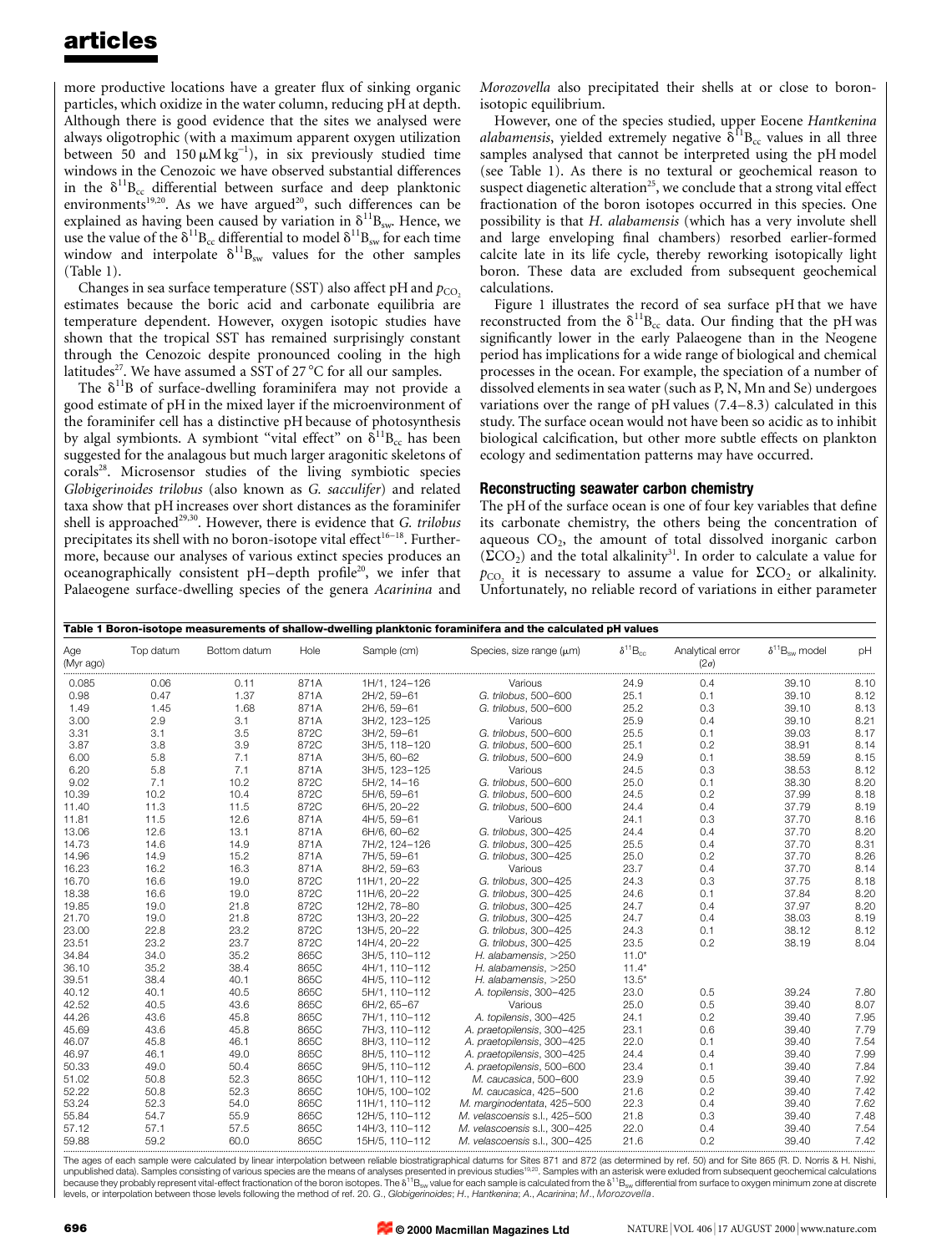exists over the timescale covered by this study. However, variation in the carbonate compensation depth (CCD) in the ocean has previously been inferred from historical patterns of carbonate sedimentation $32$ , and this can be used to constrain alkalinity and  $\Sigma$ CO<sub>2</sub>.

Our approach was to model the ancient ocean by adjusting alkalinity so as to ensure that the water column is exactly saturated with respect to calcite at the lysocline (which we take to be 500 m shallower than the CCD). The depth of the lysocline depends on the calcium concentration of sea water,  $[Ca]_{sw}$  as well as the carbonate equilibria. The most important process that may have caused changes in  $[Ca]_{sw}$  and alkalinity over the timescales considered in this study is variation in the river water flux. For example, continental weathering was probably more intense during periods of warm climate and high  $p_{\text{CO}_2}$ , which would deliver more Ca and  $HCO_3^-$  to the ocean. Therefore we have assumed that  $[Ca]_{sw}$ has remained proportional to alkalinity. We then calculate surfaceocean alkalinity and  $\Sigma$ CO<sub>2</sub> by assuming that increases in these parameters with depth have remained the same as the modern western equatorial Pacific Ocean, that is,  $\Delta \Sigma$ CO<sub>2</sub> from 0 to 4,000 m equals  $340 \mu M kg^{-1}$ ,  $\Delta$ (alkalinity) from 0 to 4,000 m equals  $75 \mu$ eq kg<sup>-1</sup>. Although this assumption may not be strictly correct, the relative homogeneity of sediment geochemistry in this area over the past  $60$  Myr (refs  $21-24$ ) means it has undergone considerably less variation in the factors that control depth variation in  $\Sigma$ CO<sub>2</sub> and alkalinity (principally productivity rates) than most other areas.

The calculated sea surface alkalinity record is shown in Fig. 2. The large amplitude variation in alkalinity over relatively short time periods in the Palaeogene is implied by the combined observations that the CCD was constant<sup>32</sup> but surface ocean pH varied markedly. However, we note that the CCD record for the Palaeogene Pacific Ocean is relatively poorly constrained, and it is possible that an updated study would imply less rapid alkalinity variation.

Having established values for surface ocean pH and alkalinity, it is possible to calculate aqueous  $CO_2$  and atmospheric  $p_{CO_2}$ . The  $p_{CO_2}$ record is shown in Fig. 3a, with an expansion for the Neogene in Fig. 3b. We emphasize that the error bars in Figs 1 to 3 reflect only the analytical uncertainties in determining  $\delta^{11}B_{cc}$ . The absolute estimates must be treated with caution because there are other sources of error that are less easy to quantify. One important uncertainty is that the values of the various constants for carbonate equilibria in sea water have not been accurately measured at  $p_{CO}$ , levels above 500 p.p.m. (ref. 33), and so are subject to revision. Other problems,

Neogene | Palaeogene

as discussed above, include taking correct values for SST,  $\delta^{11}B_{sw}$ [Ca]<sub>sw</sub>, local biological productivity and CCD, as well as accounting for possible species-specific vital-effect fractionation and diagenetic alteration of the boron-isotope ratios. Despite these difficulties, which are similar to those encountered in other lines of palaeoclimate research, we believe that the timing and direction of the changes in the properties illustrated in Figs 1 to 3 are robust and warrant discussion.

### Causes of Cenozoic  $p_{\text{co}_2}$  variation

Modelling of the atmosphere suggests that  $p_{CO}$  forces surface temperature in a logarithmic relationship. We use the equation of Kiehl and Dickinson $34$  to estimate the level of greenhouse heating predicted by our  $p_{CO}$ , estimates. We note that the relatively small changes in  $p_{CO_2}$  that occurred in the Neogene would have had a disproportionately large effect on surface temperature because absorption of outgoing radiation by  $CO<sub>2</sub>$  is further from saturation at low values. In Fig. 4, we compare this record with the oxygenisotope ratio ( $\delta^{18}O$ ) of deep sea benthic foraminifera<sup>35=37</sup>, which is an important climate proxy that reflects both cooling and ice growth. Also indicated on Fig. 4 are some of the most important palaeoclimate events of the Cenozoic.

It has long been recognized that the early to early-middle Eocene (55 to 45 Myr ago) was a pivotal time in global climate evolution when a long-term cooling trend was initiated that ultimately resulted in the present glaciated Earth<sup>38</sup>. There is abundant geological evidence for large reorganizations of the carbon cycle in this interval. Our data indicate that a substantial reduction in  $p_{CO}$ . occurred at this time, but the decline was not continuous, and the relationship with deep-sea temperature and ice growth was not straightforward.

During the late Palaeocene and early Eocene there was large-scale volcanic activity associated with North Atlantic rifting<sup>39</sup>. Enhanced volcanic outgassing of  $CO<sub>2</sub>$  may have been supplemented by magmatism and regional metamorphism in parts of the Himalayan belt<sup>11</sup> and North America<sup>5</sup>. Another source of  $CO_2$  may have been the oxidation of methane released from storage either in wetlands<sup>40</sup> or from large seafloor gas hydrate reservoirs, as may have occurred in the short-lived Late Palaeocene thermal maximum event at 55 Myr ago $41$  and similar subsequent events in the early Eocene $42$ . In contrast, there is much less geological evidence for high levels of CO2 emission in the later middle and upper Eocene.

We note that the termination of North Atlantic volcanism at about 54-53 Myr ago<sup>40</sup> corresponds approximately to the initial drop that we record in  $p_{CO}$  (Fig. 2). However, despite growing evidence for a short phase of cooling in the earliest Eocene<sup>43</sup>, diverse geochemical and palaeontological indices suggest that the peak of



in determining  $\delta^{11}B_{cc}$ . Horizontal error bars represent the higher and lower

0 10 20 30 40 50 60 Age (Myr ago)

**© 2000 Macmillan Magazines Ltd**

Figure 1 Sea surface pH for the past 60 Myr. Vertical error bars result from analytical error

No data

Miocene Oligocene Eocene Pal. late middle early I late middle early

7.2

7.4

7.6

7.8

Surface ocean pH

Surface ocean ph

8.0

8.2

8.4





Figure 2 Sea surface alkalinity for the past 60 Myr. These values have been calculated by assuming that  $[Cal<sub>sw</sub>$  has remained proportional to alkalinity. Epochs as for Fig. 1.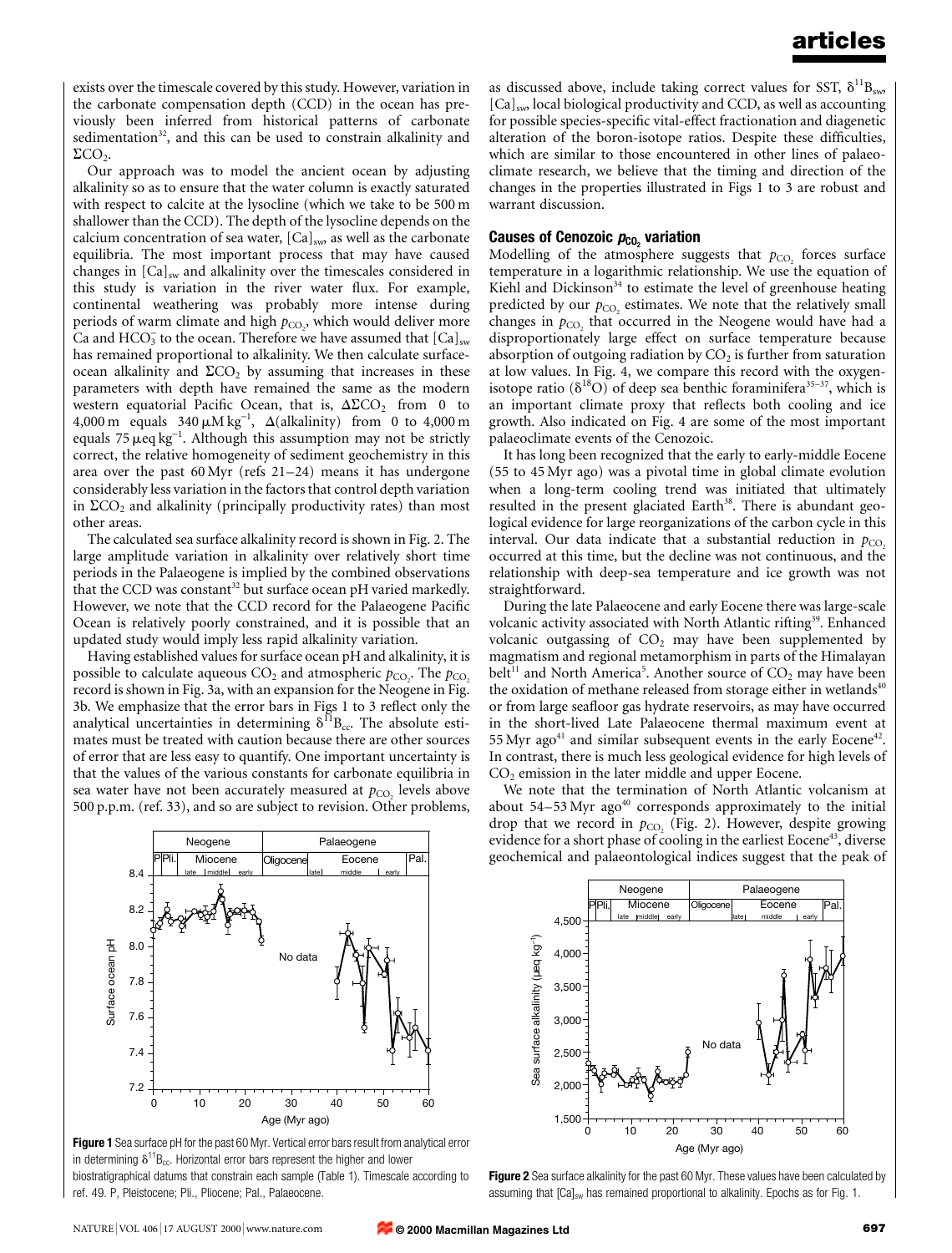## articles

global warmth was not reached until about  $54-50$  Myr ago<sup>35-37</sup>, a time for which we estimate relatively lower  $p_{CO}$ , values (700–900 p.p.m.). This was a period of maximum warmth and continental humidity combined with intermittently low sea level, causing extensive mangrove swamp and coal formation $10$ . Deep weathering on the exposed continents may have accelerated the drawdown of  $CO<sub>2</sub>$ . In addition, it has been proposed that continuing collision between India and Asia would have caused a progressive reduction in arc volcanism through this interval, combined with a switch from organic carbon  $(C_{org})$  exhumation on the Indian continental shelf to  $C_{org}$  burial in large foreland basins, bringing about a reduction<sup>11</sup> in  $p_{CO}$ .

High-latitude cooling began at about the time of a sharp sea-level regression at 50 Myr ago that corresponds to a widespread hiatus in marine sediments $35-37$ . This event is the first of four major steps $36$  (as highlighted on Fig. 4) that punctuate the long-term history of Cenozoic cooling. McGowran<sup>10</sup> has proposed that a reverse greenhouse effect operated at that time, caused by high levels of siliceous plankton productivity in the oceans and correspondingly enhanced

rates of marine  $C_{org}$  burial. Our data do not support a precise covariation of  $p_{\text{CO}_2}$  and temperature; indeed we record a  $p_{\text{CO}_2}$  peak during the cooling phase at approximately 45.5 Myr ago. Nevertheless a longer-term link between  $C_{org}$  burial and  $p_{CO_2}$  cannot be ruled out. We note that a major transition in Cenozoic  $\delta^{34}S_{\scriptscriptstyle{\text{sw}}}$ occurred 55-45 Myr ago as would result from extended deposition of high levels of pyrite in anoxic marine sediments<sup>44</sup>, and this interval corresponds to a general decline in  $p_{CO_2}$ .

Overall, the  $p_{CO}$  values for the early Cenozoic show considerably more variability than do the values for the late Cenozoic. This may be partly due to the magnification of errors that occurs at low pH values, but it may also reflect greater instability of the global carbon system during warm periods. The relative constancy of  $p_{\text{CO}_2}$ values in the later Cenozoic is circumstantial evidence that  $p_{CO}$  is stabilized by a homeostatic feedback mechanism involving the greenhouse effect<sup>45</sup>. This is because radiative forcing is amplified at low  $p_{\mathrm{CO}_2}$ , hence small variations would be damped more efficiently by homeostasis.

Our oldest samples from this set indicate that there was a



Figure 3 Record of atmospheric carbon dioxide for the past 60 Myr. a, The whole record; **b**, expansion for the past 25 Myr. We note that the nature of the  $pH-\delta^{11}B_{cc}$  relationship means that analytical errors result in much larger uncertainties in the calculated  $p_{\text{CO}_2}$  at



lower pH values. These values were calculated using a modified version of the carbonate equilibria presented in ref. 33. Epochs as for Fig. 1; O., Oligocene.



**Figure 4** Carbon dioxide levels and Cenozoic climate change. The  $p_{CO_2}$  record is converted to radiative forcing (a measure of global warming) using the equation of Kiehl and Dickinson<sup>34</sup>. The benthic foraminifer  $\delta^{18}$ O time series is a smoothed record of many

observations summarized in refs 35-37. The trend towards more positive  $\delta^{18}$ O results from a combination of deep-sea cooling and global ice volume increases. Four major steps (numbered 1 to 4) in  $\delta^{18}$ O are indicated.